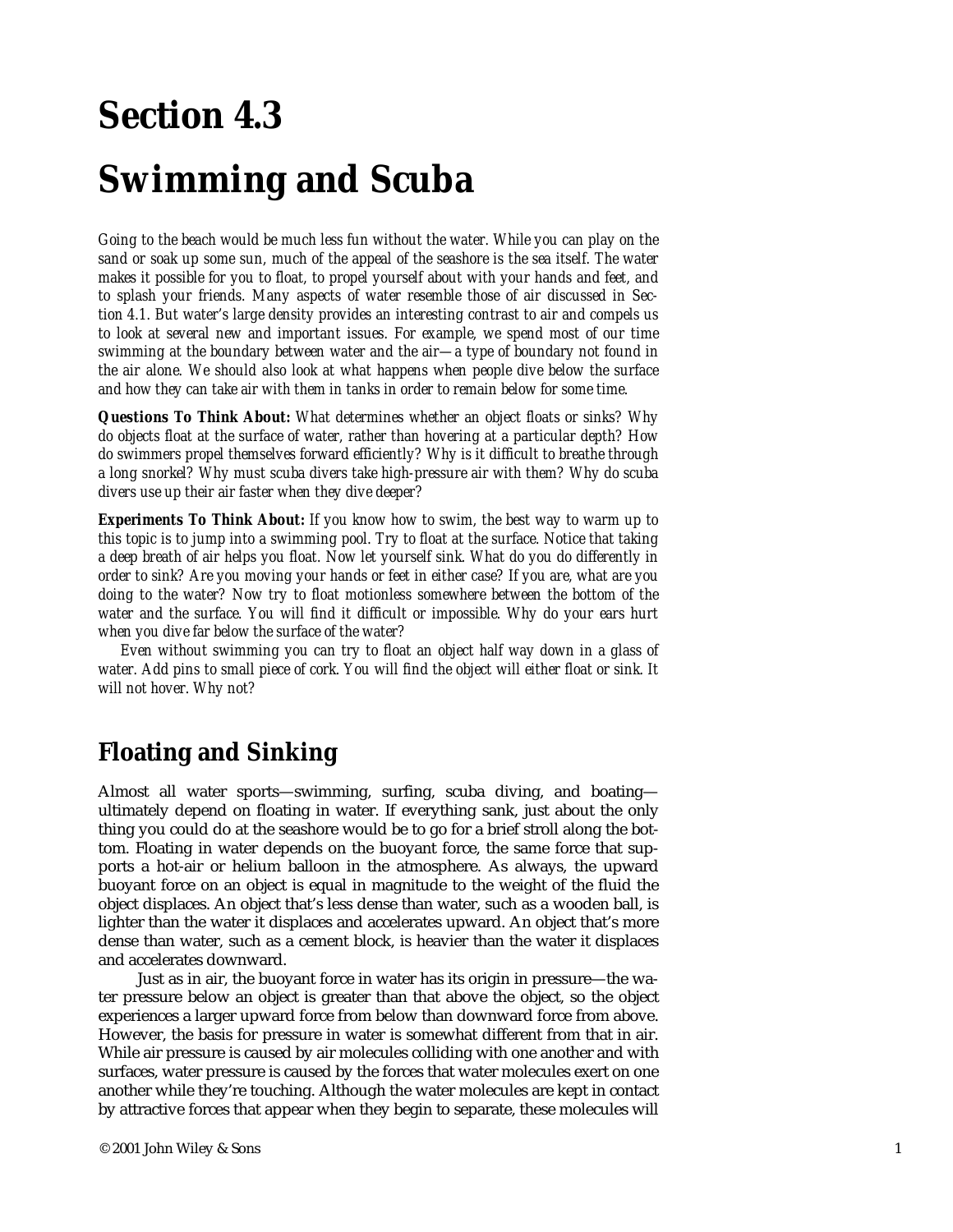also push one another away if they begin to approach too closely. This tendency to pull together when stretched and push apart when squeezed makes water almost incompressible—its density changes very little when you try to squeeze it or stretch it. Water's density is always about 1000 kg/m<sup>3</sup>.

In the absence of gravity, the pressure in a container of water would be uniform and would depend only on how hard the water was being squeezed by the walls of the container. However, gravity creates additional pressure near the bottom of the container because the water there must support the weight of the water above it. Just as the air pressure in the atmosphere increases as you descend toward the ground, so the water pressure of the ocean increases as you dive deeper below its surface. The pressure deep in the ocean is enormous because the water there must support the immense weight of the water above it.

Because water is nearly incompressible, its density is almost constant, regardless of depth. An object always displaces the same weight of water so it always experiences the same buoyant force. That's not the case for a balloon in air because the atmosphere becomes less dense as the altitude increases. A balloon in air experiences a flight ceiling above which the buoyant force is too small to accelerate the balloon upward. But there is no flight ceiling in water. If an object floats in water, it floats upward all the way to the surface of the water. If it sinks, it sinks all the way to the bottom.

One of the reasons that swimming is so interesting is that we can control whether we sink or float. Our average densities are almost exactly that of water. If we were made of stone we would always sink, and if we were made of wood we would always float. Fortunately, our bodies are mostly water. While the rest of our constituents vary, with bones and muscle that are more dense than water and fat that is less dense, our average densities are nearly that of water. Whether we sink or float depends in large part on how much air is in our lungs. A big breath may lower your average density enough for you to float and letting it out may raise your average density enough for you to sink.

Body type affects a person's ability to float. A person with extra fat will have a relatively low average density and should float easily while a person with less fat will tend to sink. A person with very little fat may be unable to float even after taking a huge breath of air. Since his downward weight exceeds the upward buoyant force, he can remain at the surface of the water only with the aid of an additional upward force. He may obtain this force by "treading water"—pushing downward on the water so that the water pushes upward on him.

Floating and sinking are easy compared to hovering at some particular depth. That's because hovering requires your average density to be exactly that of water. Such perfect equality is nearly impossible to achieve without continuous adjustment. Passive objects—ones that can't make adjustments in their average densities—either float or sink. People, fish, and submarines are able to hover between the surface and the bottom because they can carefully adjust their average densities to be almost exactly equal to that of water.

Since tissues and bones are more dense than water and tend to sink, skin divers use the air in their lungs to lower their average densities to that of water. Because fish have no lungs, something else must keep them from sinking. In a remarkable evolutionary advance, *bony fish* developed an internal air-filled *swim bladder* that lowers their average densities to exactly that of water. More primitive *cartilaginous fish* such as sharks have no swim bladders and would sink if they didn't obtain additional upward forces. These dense fish "fly" through the water much as an airplane flies through air—the forces needed to keep them from sinking are obtained by pushing water downward.

This careful balancing act is more complicated for a scuba diver, since the scuba equipment and wet suit tend to lower the scuba diver's average density. To raise the scuba diver's average density to that of water, the scuba diver must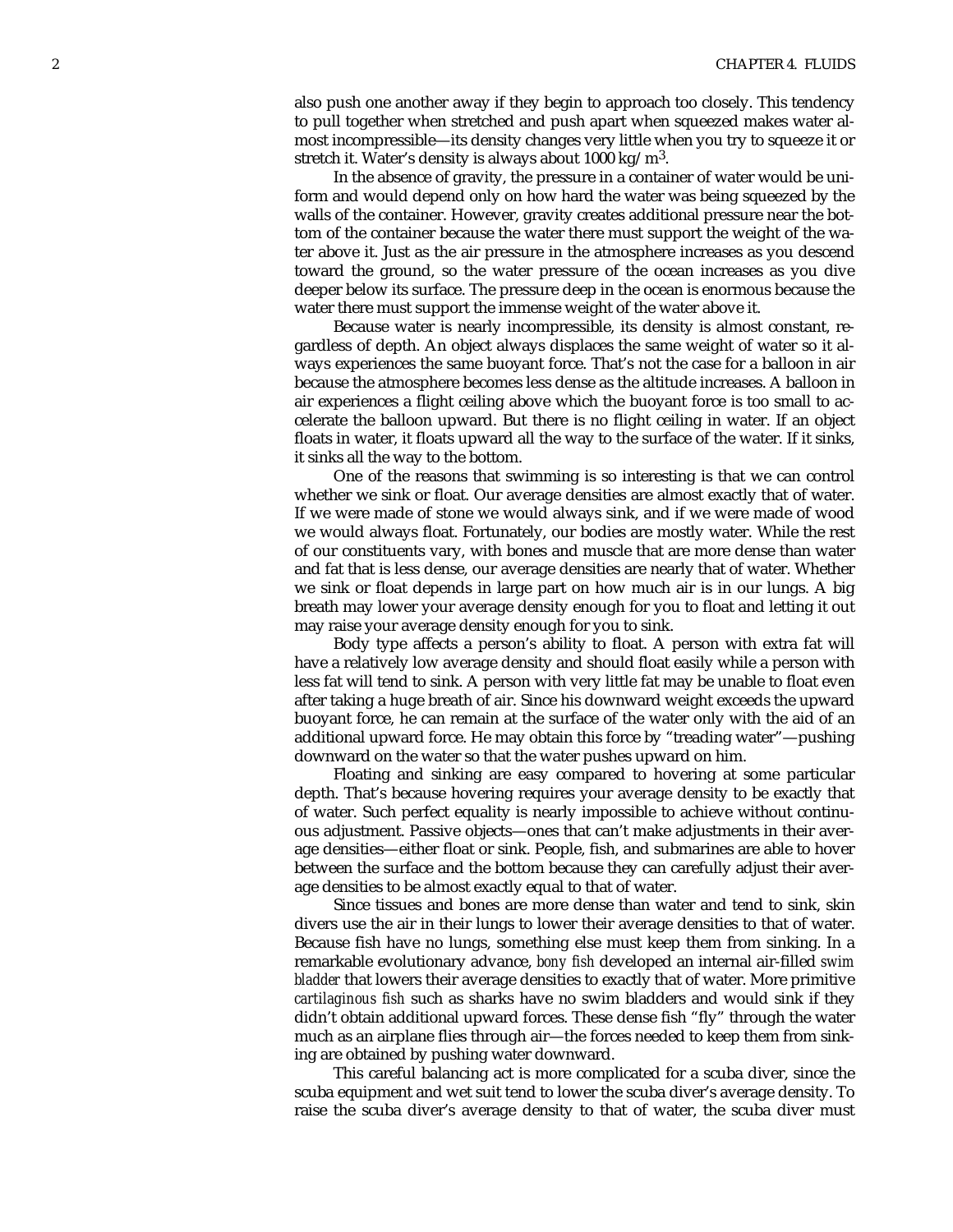wear a heavy weight belt. In an emergency, the scuba diver can remove the weight belt and will then float upward to the water's surface.

An object that sinks eventually experiences enough upward support force from the sea bottom to bring it to rest. But why does a floating object remain at the surface of the water? That's because, once the object floats upward far enough to project out of the water, the buoyant force on it decreases. It stops displacing water and begins to displace air instead. Since air is much less dense than water, the buoyant force on the object diminishes quickly as it rises out of the water. As long as the object is more dense than air and less dense than water, it will float partly in water and partly in air. It adopts a height at which the weight of the water and air it displaces is exactly equal to its weight.

People, driftwood, rowboats, and battleships all remain at the surface of water for this same simple reason—they all weigh less than the water they would displace if they were fully submerged. They rise out of the water until they displace a mixture of fluids, water and air, equal in weight to their own weight. While it might seem that a metal battleship should never float, that ship contains vast amounts of air and has an average density much less than that of a solid block of wood. That's why a battleship floats high above the surface of the water. If you bore a hole in the boat and permit water to replace the air inside, its average density will soon be greater than that of water and it will sink.

Before we leave the topic of floating, there are two more issues to discuss. First, there is a way to change the density of water: add chemicals to it. Adding salt to water increases its density. Because ocean salt water is about 3% more dense than fresh water, it exerts a larger buoyant force on objects immersed in it. People find it easier to float in ocean water than in fresh water. Trapped inland seas can be even more salty than the ocean. The waters of the Dead Sea and the Great Salt Lake are so salty and dense that people float effortlessly in them.

Second, a floating or sinking object doesn 't accelerate continuously as it rises or falls through the water. That's because it experiences *drag*, a friction-like force that opposes the object's motion through the water and converts its ordered energy into thermal energy. The magnitude of this drag force increases as the object's speed through the water increases. For example, the drag force on a sinking object is in the upward direction and grows stronger as the object's downward velocity increases. The upward drag force eventually becomes strong enough to stop the sinking object from accelerating downward and the object then descends at a constant velocity, its *terminal velocity*. Similarly, a floating object, such as an air bubble, eventually reaches an upward terminal velocity.

#### **CHECK YOUR UNDERSTANDING #1: A Clinker Sinker**

Cubic zirconia, a popular imitation diamond, is 1.65 times as dense as the real thing. If you find a heavy liquid in which a diamond just barely floats, what will happen to a cubic zirconia copy?

## **Moving in Water**

Suppose that you are floating motionless at the surface of a still lake. How can you move toward the shore? On land, you cause yourself to move by exerting frictional or support forces on your surroundings. Those surroundings push back on you and you accelerate. In water, friction and support forces are usually not available. If you had a long pole, you might push on the lake bottom—the lake bottom would push back and you would accelerate. This scheme is quite effective for propelling certain boats, notably trade and passenger boats on shallow rivers,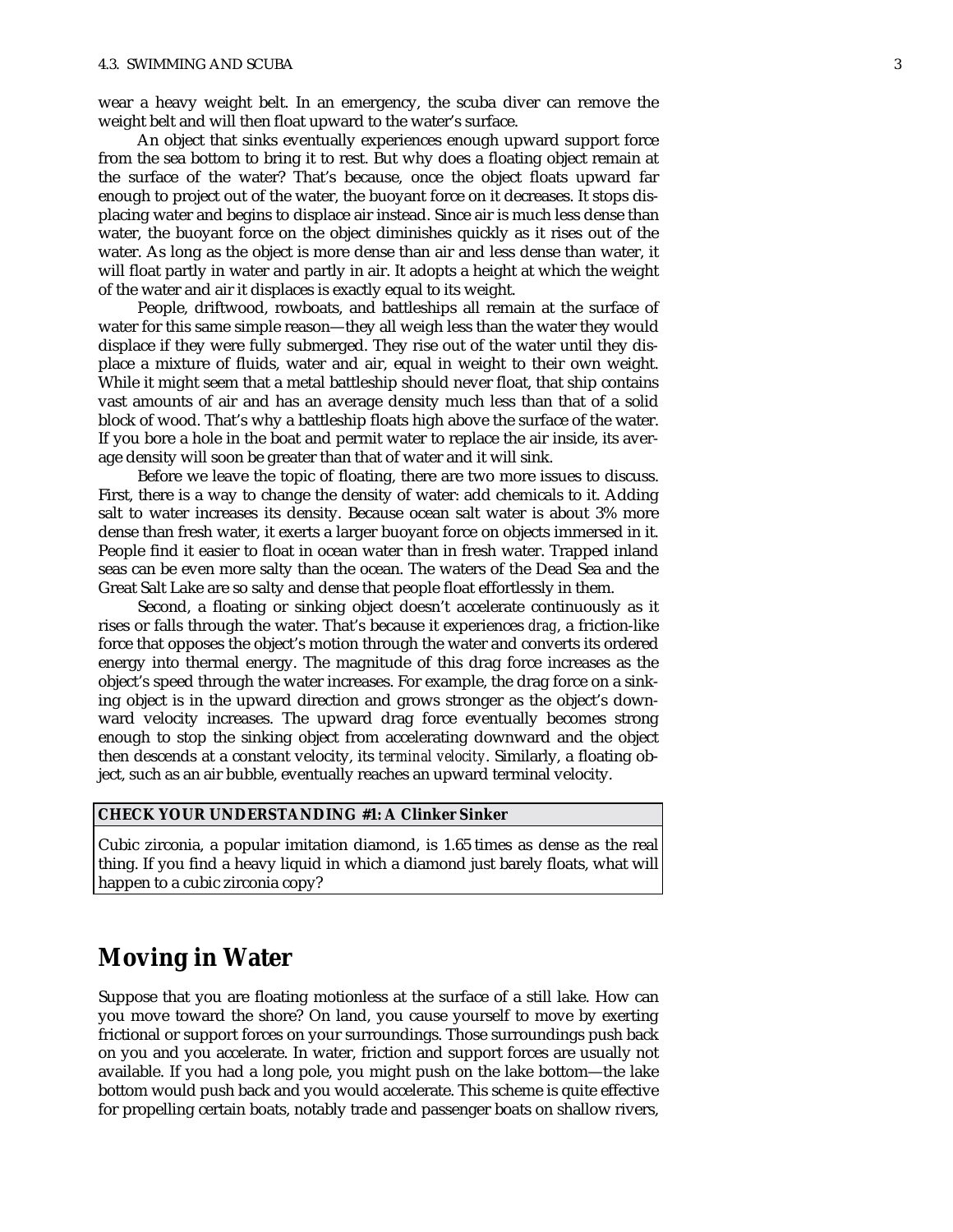but it isn't helpful for swimmers. Usually, the only thing that can push on you is the water itself.

Somehow, you must cause the water to exert a force on you in the direction you wish to accelerate. Whether you are swimming, paddling a canoe, or riding in a motor boat, the method is the same: you push on the water itself and the water pushes back on you, propelling you in the direction you wish to travel. The water accelerates in one direction and you accelerate in the other.

We have encountered this action-reaction concept before. We noted in Section 2.3 that one way to propel yourself off frictionless ice on a frozen lake is to throw your boot toward the shore as hard as you can. Your boot accelerates in one direction and you accelerate in the other direction. This effect is an example of the conservation of momentum in a system that's isolated from outside forces. When you and your boot are together and motionless on the slippery ice, you have zero momentum. After you throw your boot, it has momentum in one direction and you have momentum in the other direction. The total momentum of the combined system, you and your boot, is still zero. If the ice is truly frictionless, both you and the boot will slide off the ice in opposite directions. Of course, there's no such thing as perfectly frictionless ice and sliding friction eventually slows you to a stop. You have to keep throwing things to reach the shore.

The same notions apply to swimming. As you throw or push water in one direction, you accelerate in the opposite direction. Again, the momentum of the combined system, you and the water, is conserved. If the water exerted no further force on your body, you would travel at a steady pace across the lake. However, once you begin to move through the water, you experience drag forces that slow you down. You must keep pushing water behind you to reach the shore.

While it's good news that you can propel yourself forward by pushing water backward, there's also some bad news. First, drag wastes some of your energy by turning it into thermal energy. You can reduce this wasted energy slightly by wearing a smooth bathing suit and covering your hair. But there is a second bit of bad news: the water that you push backward also ends up with some of your energy. As you swim, you waste a substantial fraction of your effort moving water instead of your body. That's one reason why swimming is so exhausting. But while you have no choice about transferring energy to the water, you have some control over the amount of energy you give it. A good swimmer tries to minimize the energy that she gives to the water.

Drag slows you down by transferring a certain amount of backward momentum to you each second and you propel yourself forward by transferring that backward momentum to the water. To be an efficient swimmer, you should transfer the momentum to as much water as possible, so that the water ends up moving slowly, with relatively little kinetic energy. Water's momentum is proportional to its speed while its kinetic energy is proportional to the square of its speed. That's why a small mass of water moving rapidly has more kinetic energy than a large mass of water moving slowly, even though the two have the same momentum. Thus it's more energy efficient for you to push a large mass of water backward slowly than to push a small mass of water backward rapidly—you experience the same forward force but give the water less energy in the process.

Part of the art of swimming well is learning to push large masses of water directly backwards at modest speeds, rather than churning the water about at wild angles and high speeds. Wearing flippers, as a scuba diver does, increases the surface area of your feet and lets you move more water backward at lower speeds. In this manner, you can give the water backward momentum without transferring much energy to it.

Powerboats also propel themselves forward by pushing water backward. They, too, are most energy efficient when they move large masses of water directly backward. Powerboats usually push on the water with a propeller, a fan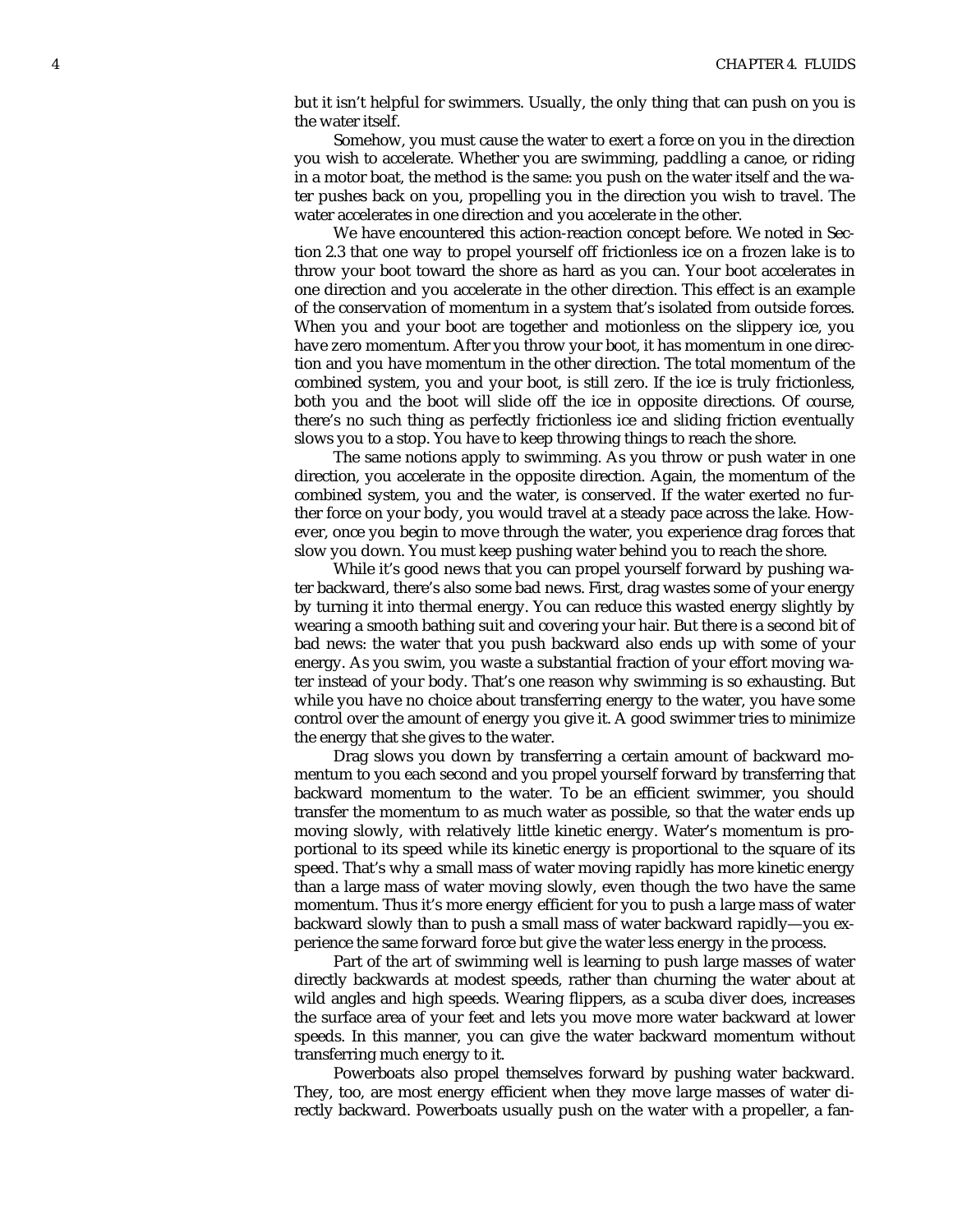like rotating device that's driven by an engine. A propeller has several ramps, commonly called *blades*, wrapped around a rotating central cylinder (Fig. 4.3.1). Any water that's caught by a blade is accelerated backward as the blade moves. The water pushes the blade forward and propels the boat. We'll look at propellers more carefully in Section 5.3.

#### **CHECK YOUR UNDERSTANDING #2: Fountain Power**

Some sport boats have no propellers. Instead, they use pumps to shoot jets of water from their sterns. These jets may leave the boats above the surface of the water. How can such a jet propel the boat forward?

## **Scuba Diving**

Suppose you're tired of floating at the surface and decide to explore the water below. You buy a very long soda straw, tie a rock to your waist, and descend 10 m to the sandy bottom. You try to breathe through the straw and discover that you can't. How do you breathe and why does being underwater make it so difficult?

On land you draw air into your lungs by increasing their volume with the muscles of your chest and diaphragm. As your lungs expand, the air molecules inside them must fill a larger volume so the air's average density and pressure decrease. Air near your mouth then experiences a pressure imbalance between atmospheric pressure outside and the lower pressure inside your lungs.

We have encountered unbalanced pressures before in dealing with the buoyant force. Unbalanced pressures exert net forces on objects. Each small volume of air near your mouth experiences a net force into you mouth. While a volume of air may not seem like much of an object, it responds to unbalanced pressures and accelerates toward your lungs.

To breathe out, you compress your lungs with your chest and diaphragm, packing the air molecules more tightly and causing the air's density and pressure to rise above those of the outside air. A pressure imbalance then causes air to accelerate out of your lungs and mouth.

So you breathe by changing the pressure inside your lungs. When you make that pressure less than atmospheric, air rushes into your lungs. When you make that pressure more than atmospheric, air rushes out of your lungs.

This scheme works fine as long as everything around you is at the same pressure. But when you're 10 m below the surface of water, it's not just atmospheric pressure that's pushing on your chest. It's also the pressure of 10 m of water. Remember that atmospheric pressure comes about from having to support the weight of several kilometers of atmosphere above the surface of the earth. Air is very light compared to water. Supporting 10 m of water takes as much pressure as supporting the whole atmosphere.

You can determine the pressure at any depth in water by considering that the weight of water above a 1  $m^2$  surface increases by about 10,000 N for each meter of depth. 10,000 N is the weight of 1  $\mathrm{m}^3$  of water. To support this increased weight, the water pressure must increase by 10,000 Pa for each meter of depth.

Ten meters below the water's surface, your chest experiences twice the pressure it did on land. This pressure on your chest compresses the air in your lungs until its density and pressure are also twice those of the atmosphere. While you may not feel this compression happening in your lungs as you dive below the surface, a similar compression occurs in the air trapped inside your ears. As that air compresses, the tissues of your ear distort and you feel pain.



Fig. 4.3.1 - A propeller functions by rotating a cylinder that has several ramp-like blades attached to it. As the cylinder turns, the blades exert forces on the water and accelerate it backward. The water exerts equal but oppositely directed forces on the blades. These reaction forces propel the boat forward.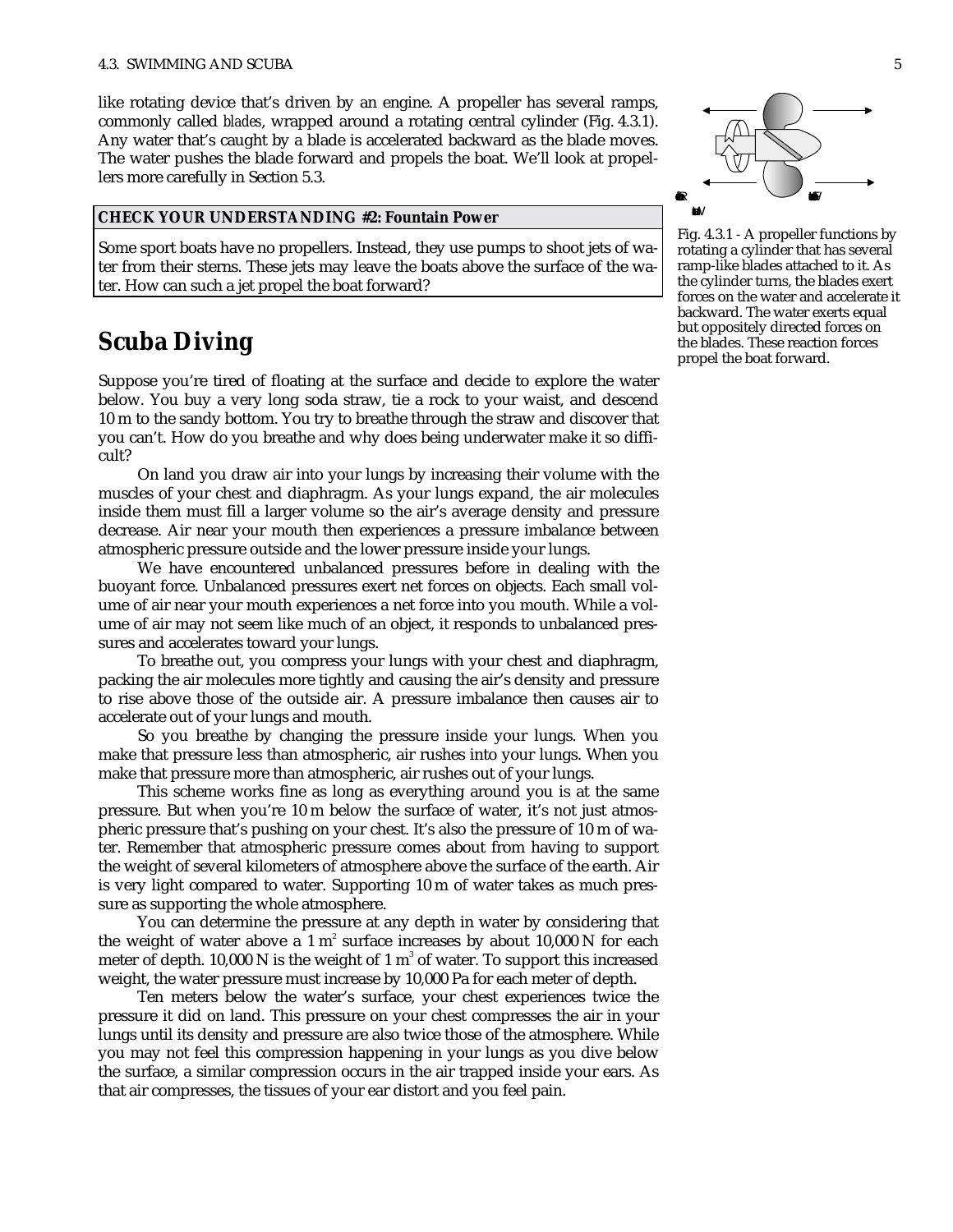Unfortunately, the air in your breathing straw is not supporting any water and is still at atmospheric pressure. With the air in your lungs at twice the pressure of the air in the straw, no air is going to flow into your lungs. Since you're not strong enough to expand your lungs and reduce the pressure inside them below atmospheric pressure, you can't breathe in. You can only exhale.

For you to be able to breathe air far below the surface of the sea, the air entering your mouth must be compressed so that its pressure is about the same as the pressure your chest is experiencing. If you're 10 m below the surface, the air pressure you breathe must be about twice atmospheric pressure or two "atmospheres." If you're 100 m below the surface, the air pressure must be about eleven atmospheres. The factor of eleven comes about because, at 100 m, your chest is supporting the weight of 10 atmospheres worth of water and 1 real atmosphere. This pressurized air can be sent to you through a pipe from the surface, like the old deep-sea divers, or you carried it with you in a scuba tank.

The purpose of the scuba equipment is to provide air at essentially the ambient pressure. A special pressure regulator ensures that the pressure of air delivered to your mouth is just equal to the water pressure surrounding you and your chest. When you expand your lungs with your chest muscles and diaphragm, this pressurized air is gently accelerated inside. You exhale by contracting your lungs and pushing the air into the water as bubbles.

In scuba equipment, air is stored in steel tanks that can withstand enormous pressures. Air molecules are packed very tightly into the tanks so that each tank contains enough air for many minutes of breathing. Because the density of air in a tank is very high, its pressure is also very high. That pressure is typically 200 atmospheres (about 20,000,000 Pa); much too high for breathing. The scuba equipment reduces the air pressure with a pressure regulator. The regulator permits small amounts of the high-density air to expand into a separate volume. As the air molecules move apart, the air's density and pressure diminish. You breathe air directly from this second volume, which includes the mouthpiece.

The pressure regulator must determine just how many air molecules to allow into the second volume. If the pressure it provides is too low, you won't be able to breathe in, and if it's too high, you may blow up like a balloon. Adjusting the pressure is the delicate task of an ingenious regulating device.

The regulating device compares the pressure in the mouthpiece to the pressure in the water. The regulator uses a flexible membrane to control the flow of air from the high-pressure volume (Fig. 4.3.2). On one side of the membrane is the water and on the other side is air from the mouthpiece. The membrane experiences zero net force only when the pressures on its two sides are exactly equal.

If the pressure in the mouthpiece is too low, the membrane experiences a net force. It opens the regulator valve to let more air from the tank flow to the mouthpiece. When the air pressure in the mouthpiece reaches the water pressure, the membrane closes the valve. As you breathe air from the mouthpiece, the regulator permits more air to flow in so that the air pressure in the mouthpiece is always very close to the water pressure.



Fig. 4.3.2 - The pressure regulator in scuba equipment uses a valve and a pressure-sensitive membrane to control the flow of high pressure air to the diver's mouthpiece. If the mouthpiece pressure is too low, the membrane opens the valve to allow more air molecules to flow into the mouthpiece region. The pressure inside the mouthpiece rises as a result. When the mouthpiece pressure is equal to the outside water pressure, the membrane closes the valve to prevent further flow.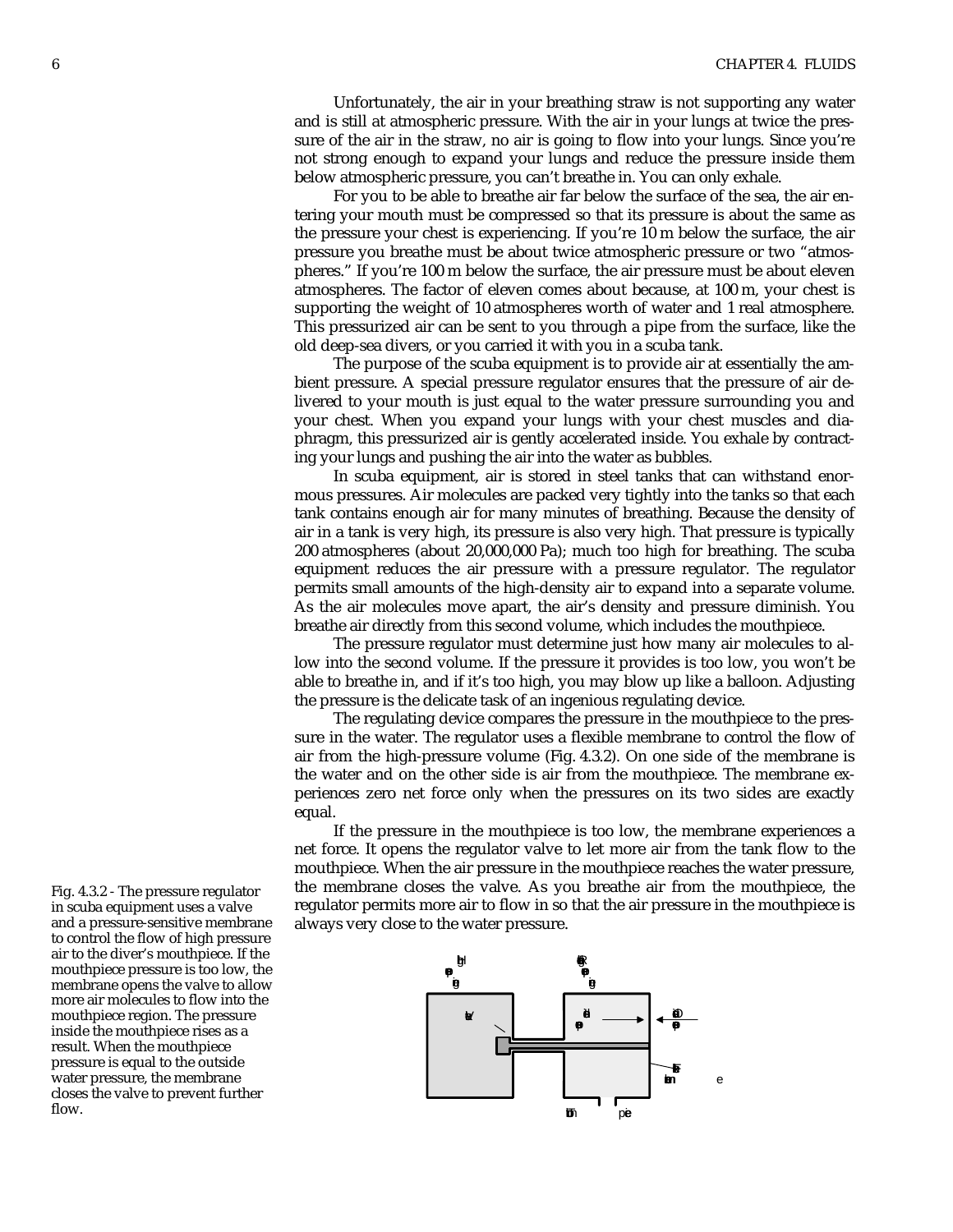#### 4.3. SWIMMING AND SCUBA 7

Actually, the pressure regulator in scuba equipment has two stages of pressure regulation. The first stage reduces the enormous pressure in the storage tanks to about 10 atmospheres and the second stage reduces it to the ambient pressure. The first stage regulator is needed because the second stage regulator doesn 't work well when the air it starts with has too high a pressure.

While the second stage regulator compares its outlet air pressure to the ambient pressure, the first stage regulator compares its outlet air pressure to a fixed reference—a spring. The air leaving the first stage regulator pushes on one side of a membrane while the spring pushes on the other side of that same membrane. If the air pressure on that membrane is too low, the spring dominates and the first stage regulator lets air flow through it. If the air pressure rises too high, the air dominates and the first stage regulator stops the airflow. Spring-operated pressure regulators are commonly used with propane tanks for home heating and cooking, and on carbon dioxide cylinders for soda machines. These regulators ensure that gas is delivered at a constant low pressure, substantially below the pressure that exists inside the storage tanks themselves.

The deeper a scuba diver goes, the more pressure the regulator must supply in order for him to be able to breathe in. This increased pressure has several consequences. First, the air 's density increases with pressure. At great depth, the regulator puts more air molecules into each breath than it does at shallow depth. Since the air tanks contain a certain number of air molecules, the stored air is depleted faster at great depth than at shallow depth. The deeper the diver goes, the sooner his air supply will run out.

Second, increasing the air 's density also affects its ability to flow. At its normal sea-level density, air flows easily and we rarely notice its movement into our lungs. At 10 times normal density, air is noticeably thicker and breathing becomes more difficult.

Third, pressure affects the solubilities of air molecules in water. A gas dissolves when its molecules become separated and caught up in the moving molecules of water. The more pressure the air exerts on the water's surface, the more frequently its molecules will become caught in the water. Once caught, those gas molecules travel about in the water until they find a route to the surface, either as individual molecules or as bubbles of many molecules together.

How long gas molecules will remain in the water depends in part on any forces that the gas molecules and water molecules exert on one another. Carbonated beverages are made by exposing water to carbon dioxide gas under several atmospheres of pressure. Carbon dioxide dissolves easily in water because carbon dioxide molecules feel a strong attraction to water molecules. The two merge to form carbonic acid, which gives soda much of its taste. When you open a bottle of soda, the pressure is released and some of the carbon dioxide gas comes back out of solution. Carbon dioxide molecules deep in the water find one another and begin to form bubbles of gas. The soda fizzes as these bubbles of carbon dioxide float to the surface of the beverage.

Nitrogen molecules experience less of attraction to water molecules, so nitrogen is less soluble in water than is carbon dioxide. However, under pressure, nitrogen can be dissolved in moderate quantities. When a diver is far below the surface of the water, his blood and tissues dissolve a relatively large amount of nitrogen from the air he breathes. If he returns to the water's surface too quickly, the reduction in pressure will permit the nitrogen to come back out of solution. It's just like opening a bottle of soda.

While the nitrogen bubbles are quickly cleared from a diver 's blood stream, the bubbles that form in his tissues are slow to dissipate and the diver experiences a painful case of "the bends" or decompression sickness. To avoid trouble, a diver must return to the surface slowly so that the nitrogen will come out of solution gradually and be exhaled from his lungs. Nitrogen gas is slow to diffuse